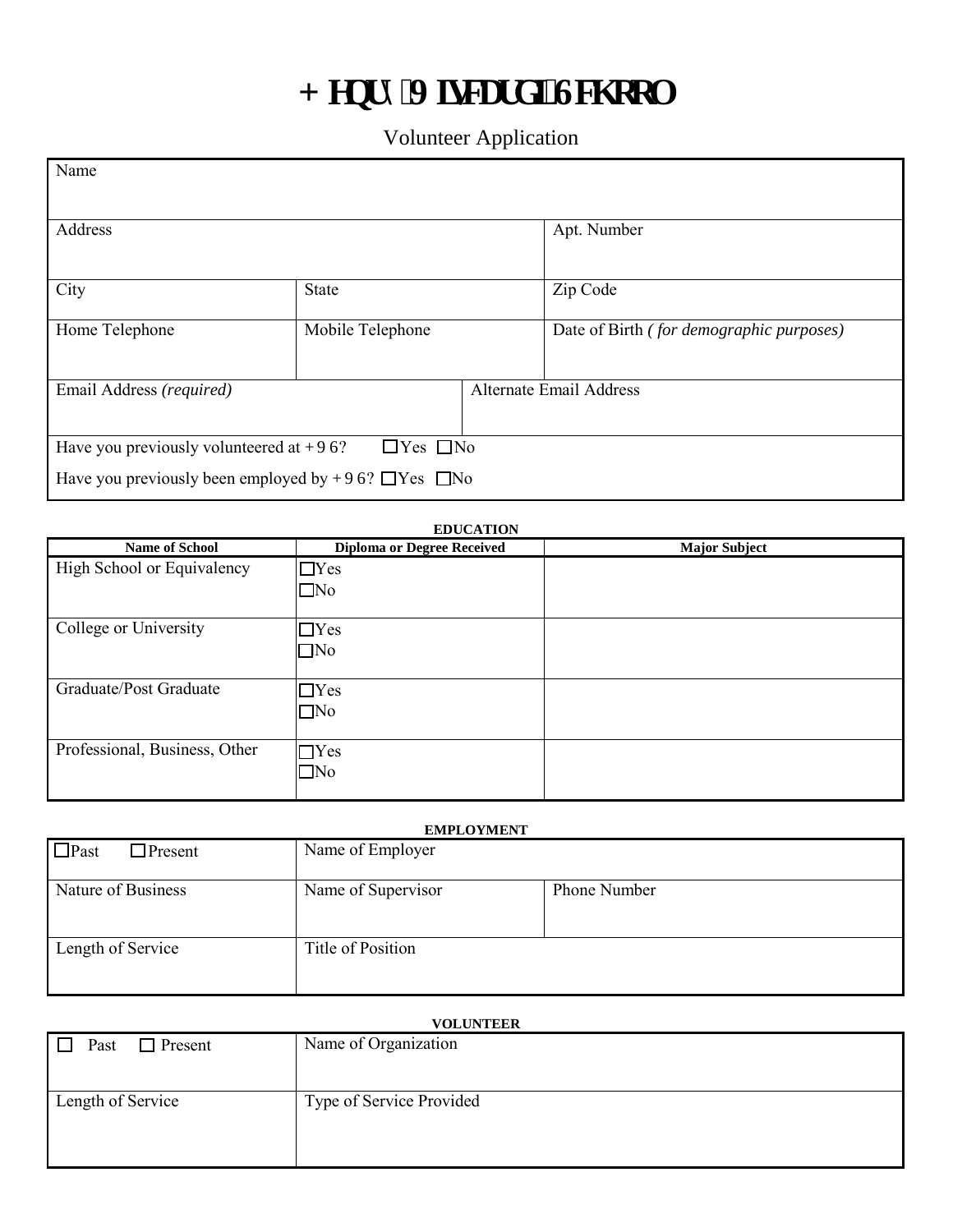Special Skills or Training in the area(s) of education, disabilities, or instructional technology?

Special Skills or Training in the area(s) of international relations, fundraising or grant approval?

Are you fluent in another language? If yes, please list language(s) and level of fluency.

Why do you want to volunteer at The J gpt { 'Xkectf k'Uej qqn?

Where did you hear about The J gpt { 'Xkectf k'Uej qqn?

| <b>SCHEDULE AVAILABILITY</b> |                    |                                    |                                                            |                    |                    |                                  |
|------------------------------|--------------------|------------------------------------|------------------------------------------------------------|--------------------|--------------------|----------------------------------|
| Mon $AMD$                    | $AM\square$<br>Tue | Wed $AM\square$                    | Thu $AMD$                                                  | Fri<br>$AM\square$ | $AM\square$<br>Sat | Sun<br>$AM\square$               |
| $PM\square$                  | $PM\square$        | $PM\square$                        | $PM\square$                                                | $PM\square$        | $PM\square$        | $PM\square$                      |
| <b>AREAS OF INTEREST</b>     |                    |                                    |                                                            |                    |                    |                                  |
| $\Box$ Education             | $\Box$ Leadership  |                                    | $\Box$ International Relations $\Box$ Disability expertise |                    |                    | $\Box$ Instructional Technology  |
| $\Box$ Public Relations      | $\Box$ Fundraising | $\Box$ Writing<br>articles/lessons |                                                            | $\Box$ Research    |                    | $\Box$ Computer/Online resources |
| Other (please explain):      |                    |                                    |                                                            |                    |                    |                                  |
|                              |                    |                                    |                                                            |                    |                    |                                  |
|                              |                    |                                    |                                                            |                    |                    |                                  |
|                              |                    |                                    |                                                            |                    |                    |                                  |
|                              |                    |                                    |                                                            |                    |                    |                                  |